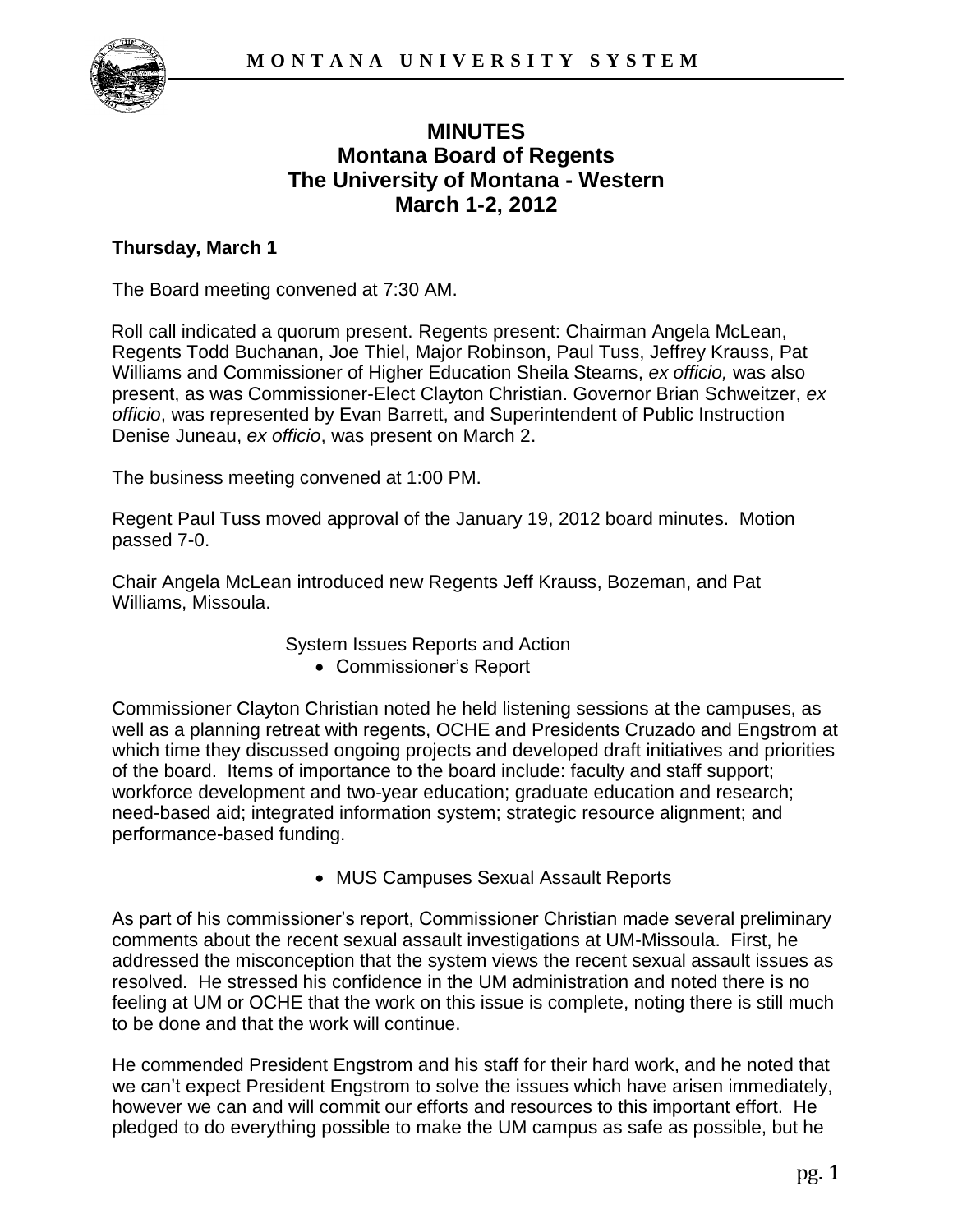

noted that it will take time and effort. He identified the following tasks in which The University of Montana and the commissioner's office will be involved, with the help of the community and mayor of Missoula: (1) the review of policies, procedures, and practices to apply what we have learned in this process to the end of ensuring that we make the UM campus and community a safer place; and (2) the provision of resources to help the victims and bring perpetrators to justice. He noted that this work has begun and that it will continue.

President Engstrom was invited to comment and he noted that the process followed in the recent sexual assault incident at UM resulted in some misconceptions in the community. He noted that the UM administration has worked around the clock on the recent incident, in collaboration with students and Commissioners Stearns and Christian, and he stated UM's priorities as these: (1) the safety of the campus; (2) the removal of perpetrators; and (3) communications with the community. He had a specific message relative to the incident. He emphasized that the campus "*did not sit on information about a rapist."* He said that, *on the date* the rape was reported to campus authorities, the campus took several steps: (1) it interviewed the victim and advised her strongly to report the incident to law enforcement; (2) it put out a Clery Act Notice (warning of potential danger) to the campus community and the police; and (3) it notified city police. He noted that these actions may not have been completed in perfect order, but he indicated the difficulties of serving a Clery Act Notice and he indicated pride in how the campus responded, which he stated was appropriate.

President Engstrom also noted several related tasks assigned by him to his staff early in this process and which will guide the university going forward. These tasks include: (1) development of a comprehensive plan which enhances UM's current plan, including the utilization of special events, such as a campus visit by a national group, "Men Can Stop Rape," and ongoing activities related to this initiative; (2) implementation of mandatory courses; and (3) use of educational forums, including student-led forums, which are ongoing already.

UM's objectives in this are:

- First, to improve education about the subject.
- Second, to change expectations in the area of student athletics. This will include a new code of conduct for UM athletes.
- Third, to review procedures, protocols and communications. UM has begun this process, meeting yesterday with the City of Missoula and will cooperate with the city in encouraging the reporting of sexual assaults. UM will bring in a national expert to assist with these efforts.
- Fourth, to conclude the current investigation performed by Diane Barz. Finalization of this investigation does not mean the larger issue of campus sexual assault will not be a matter of continuing work.

### Campus Sexual Assault Reports

MSU President Waded Cruzado noted efforts which have been made on the MSU campus in the past year since the Department of Education's Title IX Guidance was issued via its April 4, 2011 "Dear Colleague" letter. MSU has implemented a Title IX task force with student, legal, athletic, human resources, rape counseling, and affirmative action components; utilized experts; completed extensive, comprehensive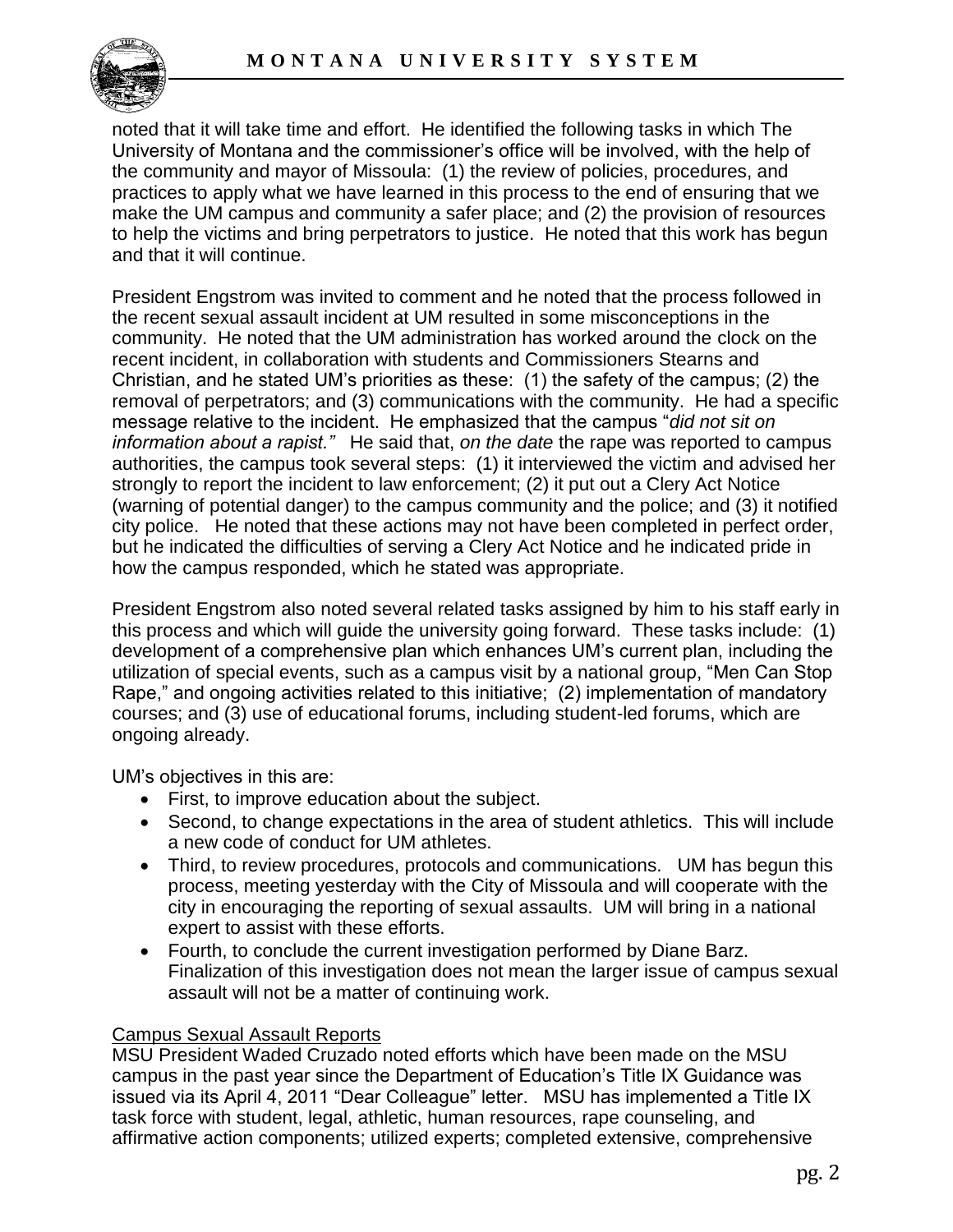employee training; begun the systematic teaching of healthy relationships; revised the Student Code of Conduct, the Affirmative Action process and the campus sexual assault procedures; adopted an on-line training program that all employees must take, including the president; and enhanced Voice Center activities, including the distribution of informative postcards.

MSU Director of Student Services Matthew Caires, made several important points. First, the processes require the interface of complex state and federal laws. Second, the female victims must be kept at the center of these complex procedures. Third, our student populations must be a part of the solution of this problem.

UM President Engstrom submitted UM's Sexual Assault Report and highlighted the following points: The nature of the issue of sexual assault and overlapping jurisdictions require the existence of multiple reporting lines through the campus police, community law enforcement, student services, and resource services. He also noted the types of resources the campus and city are considering for victim support and continuing campus education.

Commissioner Christian noted that good organizations take a crisis and learn how to make the organization stronger. He assured the Board that the system takes responsibility for this issue and takes the tasks ahead very seriously. He expressed appreciation for the support of the Board in this endeavor.

Chairman McLean called attention to the Sexual Assault Summit organized by the students and scheduled for Saturday, March 3, at Montana Tech in Butte. She also asked for positive conversations on the subjects of (1) how to create a system where victims feel safe to come forward and (2) how to use what we have learned to change the campus culture.

Regent Buchanan noted that there are misconceptions regarding the university's responsibility for the apprehension of felony suspects; this is the role of community law enforcement, not the role of our campuses. We are universities, not law enforcement organizations. Our role is to handle student conduct investigations. He noted that we can improve upon ensuring that victims understand their options and the available paths for resolution, but the student victim must make the choice of which resolution path to follow, as we cannot report for them.

Commissioner Christian also noted that emergency number 911 is an entry point, and that the police can direct student victims back to the Sexual Assault Resource Center. He noted we need victims to be comfortable with using 911.

President Engstrom noted that Title IX sets forth the obligation for the campus to conduct an investigation, regardless of whether and at what point law enforcement becomes involved. Whatever the police do, the campuses must conduct their investigations. Campus and law enforcement processes are parallel and we must work to ensure neither impedes the other.

Regent Thiel noted that he is most concerned about establishing a change in culture with student peers controlling the actions of their peers. He asked about what systemwide initiatives would be of help. President Engstrom said the system could help bring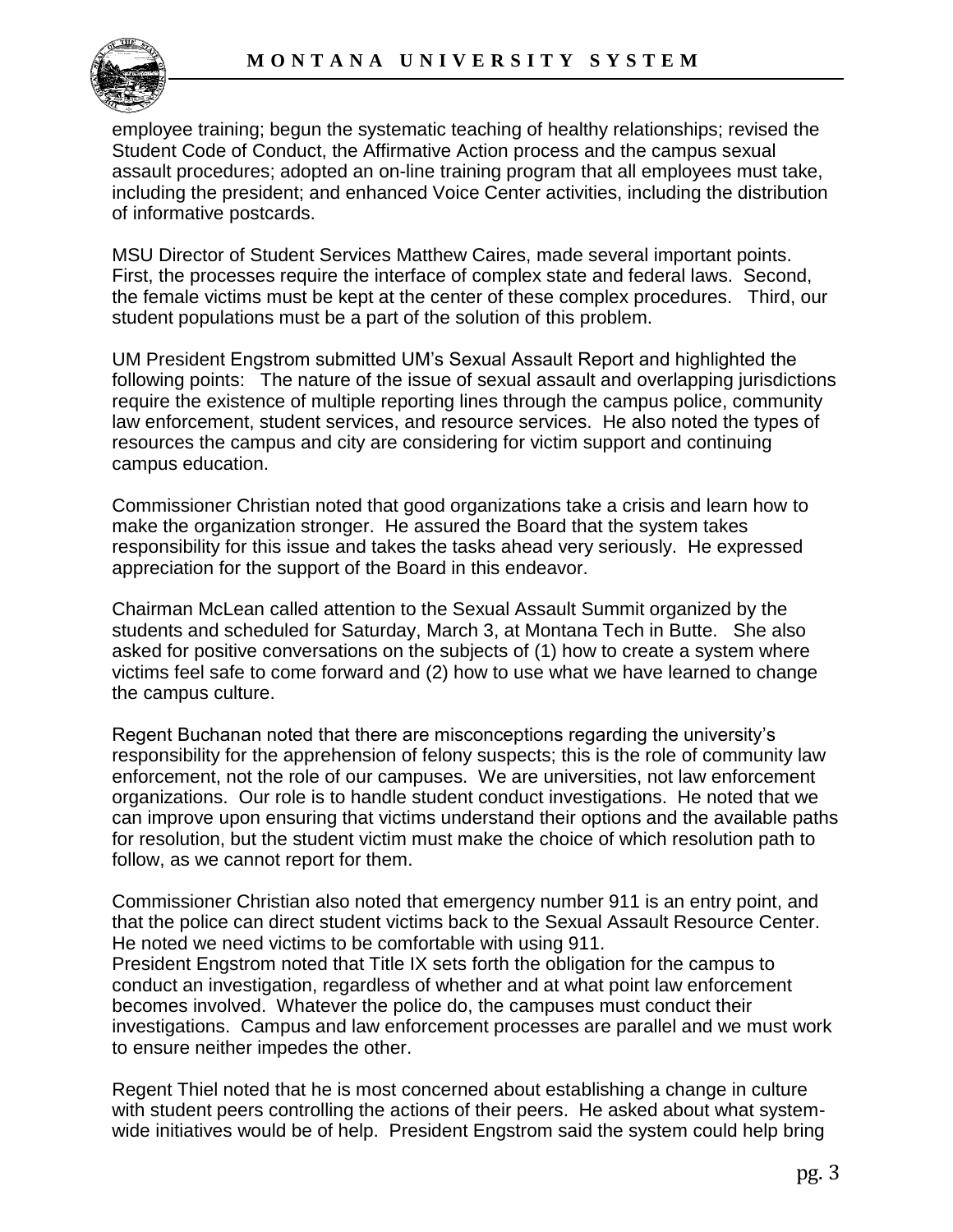

clarity to the legal obligations on campuses. He noted the campus expertise on this and suggested campus and system knowledge be joined in a collaborative effort to achieve consistency of interpretation and implementation.

Regent Krauss noted interest in the coordination effort with local law enforcement. President Cruzado echoed President Engstrom's suggestion for consistent protocol, policies and procedures, and she suggested a flow chart be developed, to be coordinated at the system level. She noted that, as public servants, there is a heightened sense of responsibility and a need to address both the underlying issue and the public perceptions regarding safety on our campuses.

Commissioner Christian noted that we have begun this process at the system level. He noted specific requirements of federal and state law, as well as some requirements which will require our interpretation. He pledged that we will get this done, in collaboration with our campuses.

Regent Robinson noted how central this issue is and pointed out that we can't eradicate sexual assault completely, but we can strive to improve to the extent that we can.

President Engstrom said UM is engaged in collaboration with the City of Missoula in two areas: (1) communication and (2) education. In the area of communications, the parties are concentrating on the relationship between the two police forces and when, and by what methods, information will flow between the parties. With regard to education, to date this has been a campus responsibility, but City Hall now wants to play a more active part. In addition, these assaults often occur off campus, and there are joint responsibilities.

In response to a question from Regent Robinson about Clery Act notices, President Engstrom noted that they are now email notices, but that they are looking at adopting at least a three-fold, redundant notice, utilizing email, Facebook, and texting/twitter avenues. There will be a mosaic of notifications to better reach students, which will be done in conjunction with the mayor's office. The city intends to hire a media professional to help in this effort.

In response to a question from Regent Tuss, the presidents advised that they are working with their affiliated campuses to ensure all are comfortable with required procedures and protocols.

In response to a question from Regent Williams, President Engstrom noted that, with regard to the failure of the city police to apprehend the suspect in the most recent sexual assault case, it is his understanding that the city police cannot move forward until the victim reports the crime to the Missoula Police Department, and there was a delay in the making of that report, despite campus encouragement.

Regent Williams noted that this is an issue in which the victims are women, many of which are young – teen-aged – and sometimes very vulnerable. Realization of this may assist in our empathy toward them and our capability of changing the campus culture.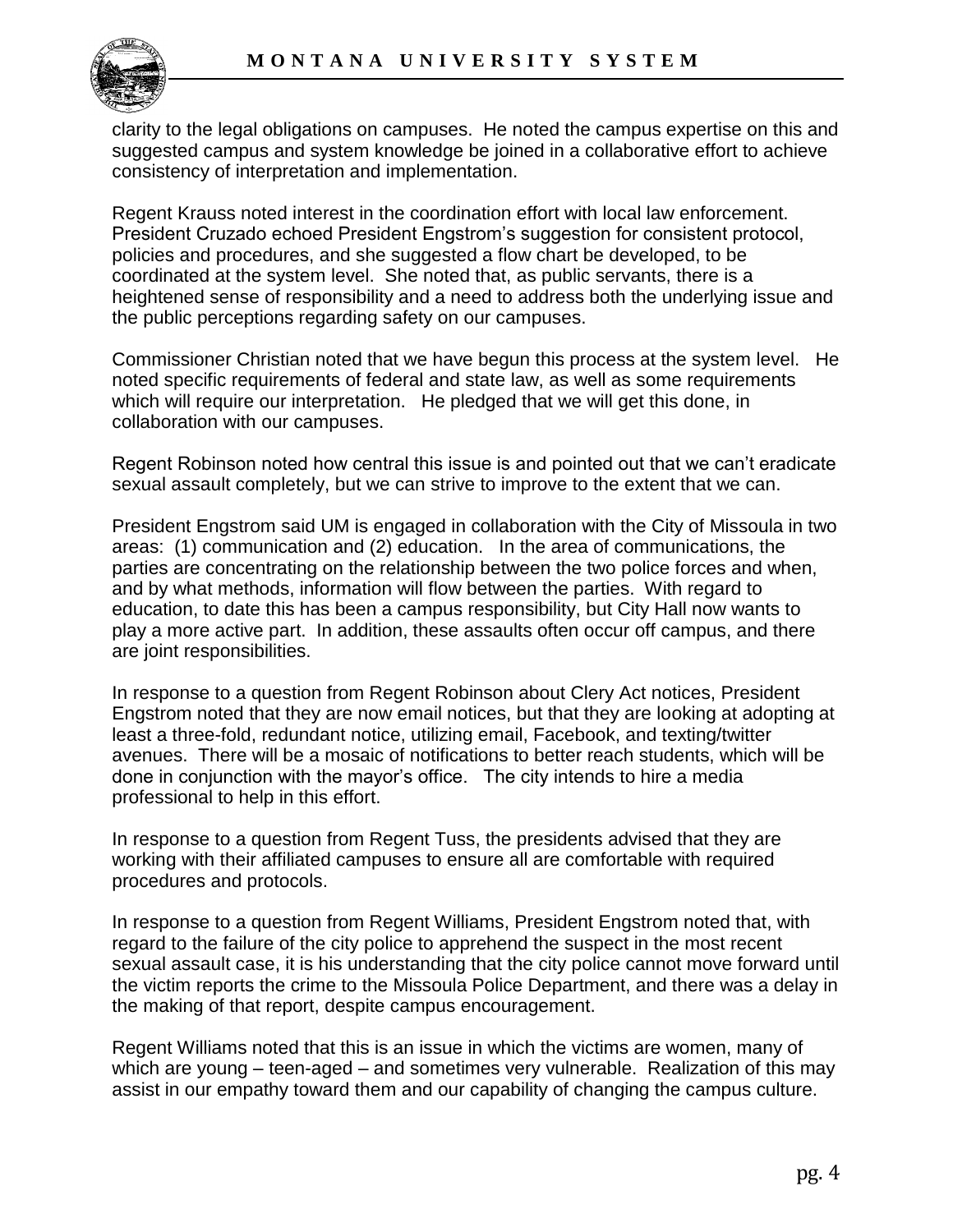

President Engstrom encouraged the sharing of resources between campuses, as well as a sharing of when, by what methods, and under what protocols the campuses are reporting under the Clery Act. He noted this is not a simple issue; it is a *difficult* issue.

Regent Krauss suggested we get to the students early and include these issues in required classes on alcohol education classes. He also noted that we need clarity since, now in Bozeman, if you call 911 from a cell phone, you get the city police, but if you call from the dorm phone, you get the campus police.

Public Comment:

- Jennifer Gursky, ASUM President, spoke in favor of more conversations toward advocacy on behalf of victims, of keeping the victims at the core of concern and response, the importance of utilizing available resources, and the value of communication.
- Kelsen Young of the Montana Coalition Against Domestic and Sexual Violence noted that this issue is personal for the women affected by this problem, a point which is central. She also noted that an investment in people on the campus to educate staff and administration is critical. She stated that her organization is available to assist the university and the system.

## **ACADEMIC, RESEARCH, and STUDENT AFFAIRS COMMITTEE and ACTION**

### **CONSENT**

- a. Level II items *(from January submission)*
- b. Honorary Doctorates
	- MSU-Bozeman
	- UM-Missoula
	- MT Tech

Regent Buchanan moved approval of the consent agenda. Motion approved 7-0.

### **INFORMATION**

- a. Transfer Articulation Agreement Between Montana State University-Bozeman and Lethbridge College; MSU-Bozeman *ITEM #154-2006-R0312*
- b. Level I Memorandum *(approved at OCHE)*
- c. Level II Memorandum *(for consent agenda at May 2012 BOR meeting)*
- d. AIMA Update B. Foster

Brandi Foster, Director American Indian Minority Achievement, spoke on supporting and facilitating the advancement of American Indian and minority people through the academic, student service, research, human resources, and community outreach efforts of the MUS.

e. GEAR UP Update – S. Moore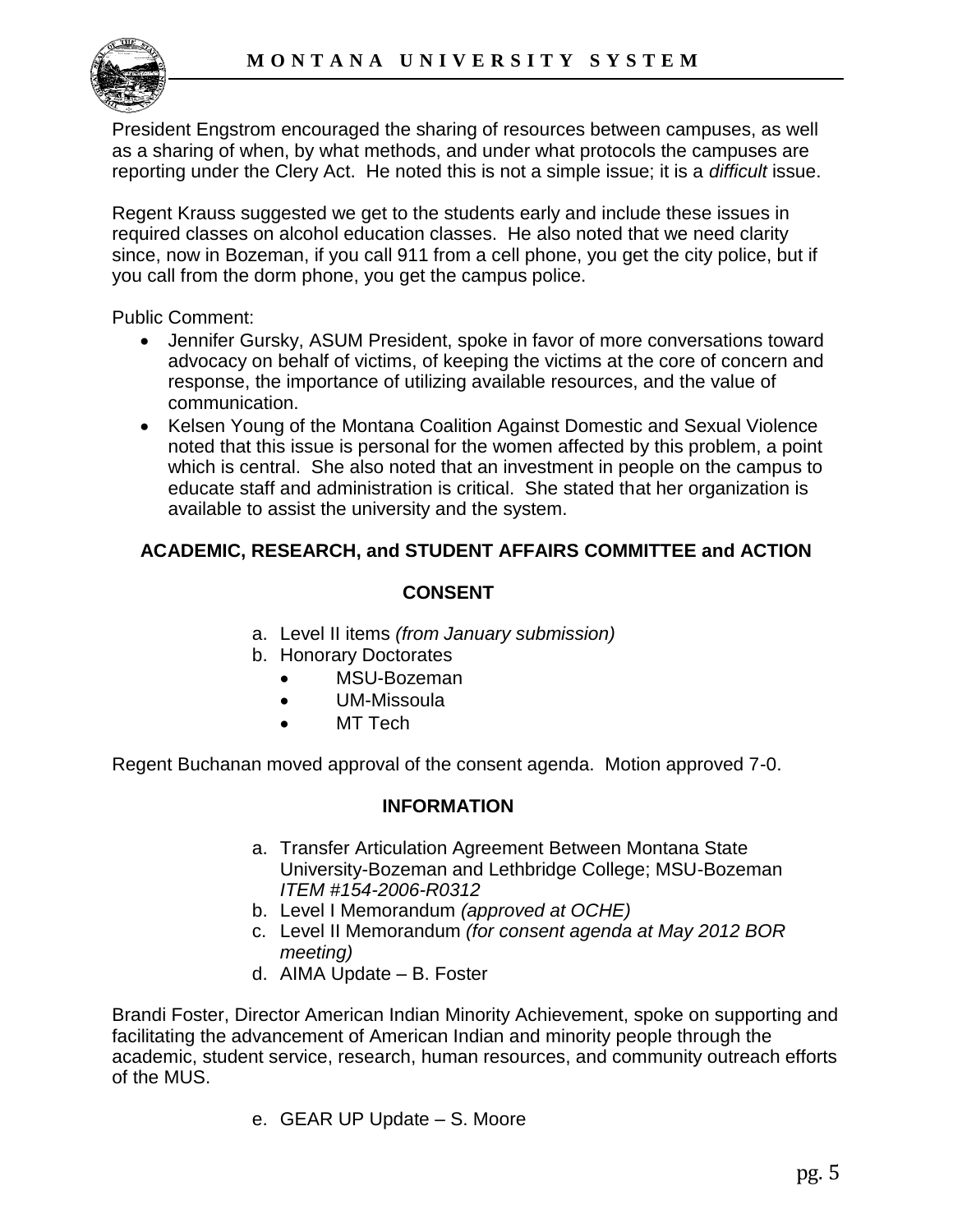

Due to time constraints, the GEAR UP update was deferred to the May board meeting.

f. Transferability Update

Associate Commissioner Tyler Trevor noted that the Transferability Initiative has completed Phase 1, is now an on-going maintenance project as new courses are developed, and involves facilitating communication between the campuses to resolve transferability issues.

g. Affordability Task Force Update – T. Trevor, R. Muffick

Associate Commissioner Tyler Trevor, OCHE, noted the progress of the Affordability Taskforce, to use data in combination with financial aid experts to find ways to make higher education more affordable.

• Pell Update

Ron Muffick, Student Financial Services, OCHE, commented on congressional appropriation bills yet to acted upon, funding levels for the federal student aid programs, which would maintain a \$5,500 maximum Pell Grant for the 2012-2013 award year by cutting spending on other student aid programs and restricting eligibility, and noted that the compromise bill would temporarily eliminate the interest subsidy on undergraduate subsidized Stafford loans during the grace period.

• Default Rates and Prevention

Ron Muffick reported that the last few years Montana has had one of the lowest cohort default rates in the nation and noted that the two-year campuses' rates are higher due to the populations served. He stressed the importance of providing financial literacy education to students as well as default prevention efforts to help students know their options.

Ricki Jones, UM-Western financial aid officer, noted individual circumstances of the importance of students receiving financial literacy, especially in the cases of students having multiple lenders. Ms. Jones noted the expertise, and services provided by the Student Financial Services component of the Montana Guaranteed Student Loan Program (MGSLP), urged continued board support to provide resources, and noted that the reason for increased student debt load is not due to the cost of tuition, but more often due to the impact of increased living expenses.

Regent McLean recognized the request from Ms. Jones for board assistance and requested a specific list from the Affordability Taskforce on details of what that assistance would entail.

Regent Todd Buchanan noted he wants to develop a plan to address affordability issues.

Commissioner Stearns gave credit to the campuses and the board for exercising tremendous tuition control over the years.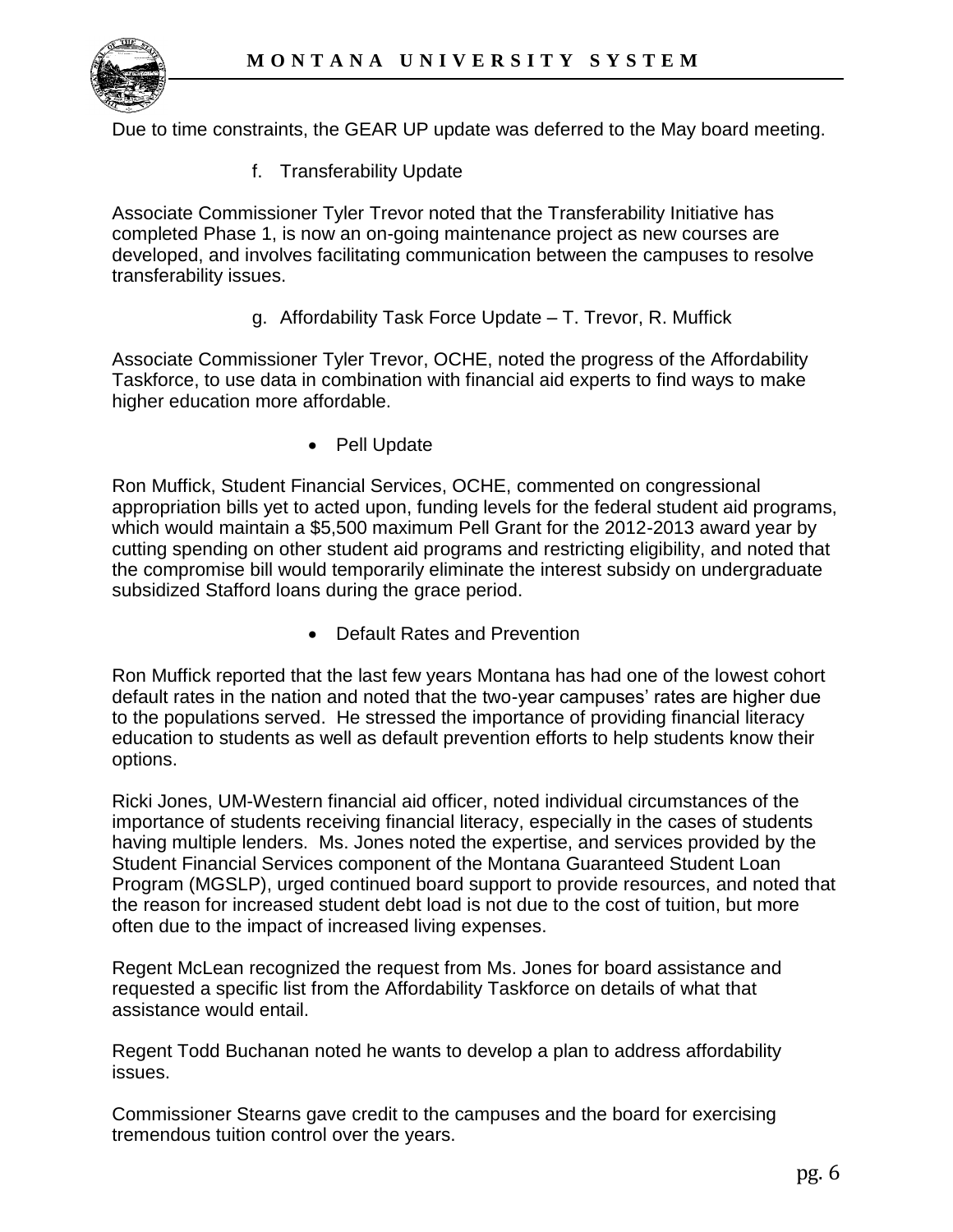

• President Obama's College Affordability Agenda

Mr. Muffick presented an outline of President Obama's plan to rein in college costs and proposals to reform student aid, which includes providing: better data to assist families, reform efforts to promote affordability and value, and federal support to tackle college costs.

h. Strategic Plan – Dashboard Indicator | Retention

Associate Commissioner Trevor presented data on increased retention rates in the MUS over the past five years with first-time, full-time freshmen students returning for a second year of enrollment.

## **ADMINISTRATIVE, BUDGET AND AUDIT OVERSIGHT COMMITTEE and ACTION**

### **CONSENT**

- a. Student Computer Fee Technology Equipment Initiative; UM-Missoula *ITEM 154-1002-R0312*
- b. Student Computer Fee Employment Allocation; UM-Missoula *ITEM 154-1003-R0312*
- c. Student Computer Fee Equipment Allocation; UM-Missoula *ITEM 154- 1004-R0312*
- d. BOR Policy Revision 804.1, Self-Insured Group Insurance Plan; OCHE *ITEM 154-104-R0312*

Regent Major Robinson moved approval of the consent agenda, items a-d. Motion passed 7-0.

### **ACTION**

a. Approval to Construct Child Care Facility; MSU-Great Falls COT *ITEM 154-2901-R0312*

Dean Gwen Joseph, MSU-Great Falls COT, noted this item is a result of a legislative appropriation to be directed toward the completed simulated hospital and for the construction of a child care center.

Judy Hayes, Director of Student Services, explained the development of this proposal due to child care being a barrier to some students. MSU-Great Falls COT is requesting authority to proceed with the construction of a child care facility.

Public Comment:

Melissa Smiley, MSU-Great Falls COT student, urged support for the child care facility.

Regent Robinson asked about the cost and cautioned the campus to be mindful of the financial means of their campus. Mary Ellen Baukol, financial director, explained that projected costs were based on an estimate from an architect as the Request for Proposal (RFP) for the project has not gone out yet.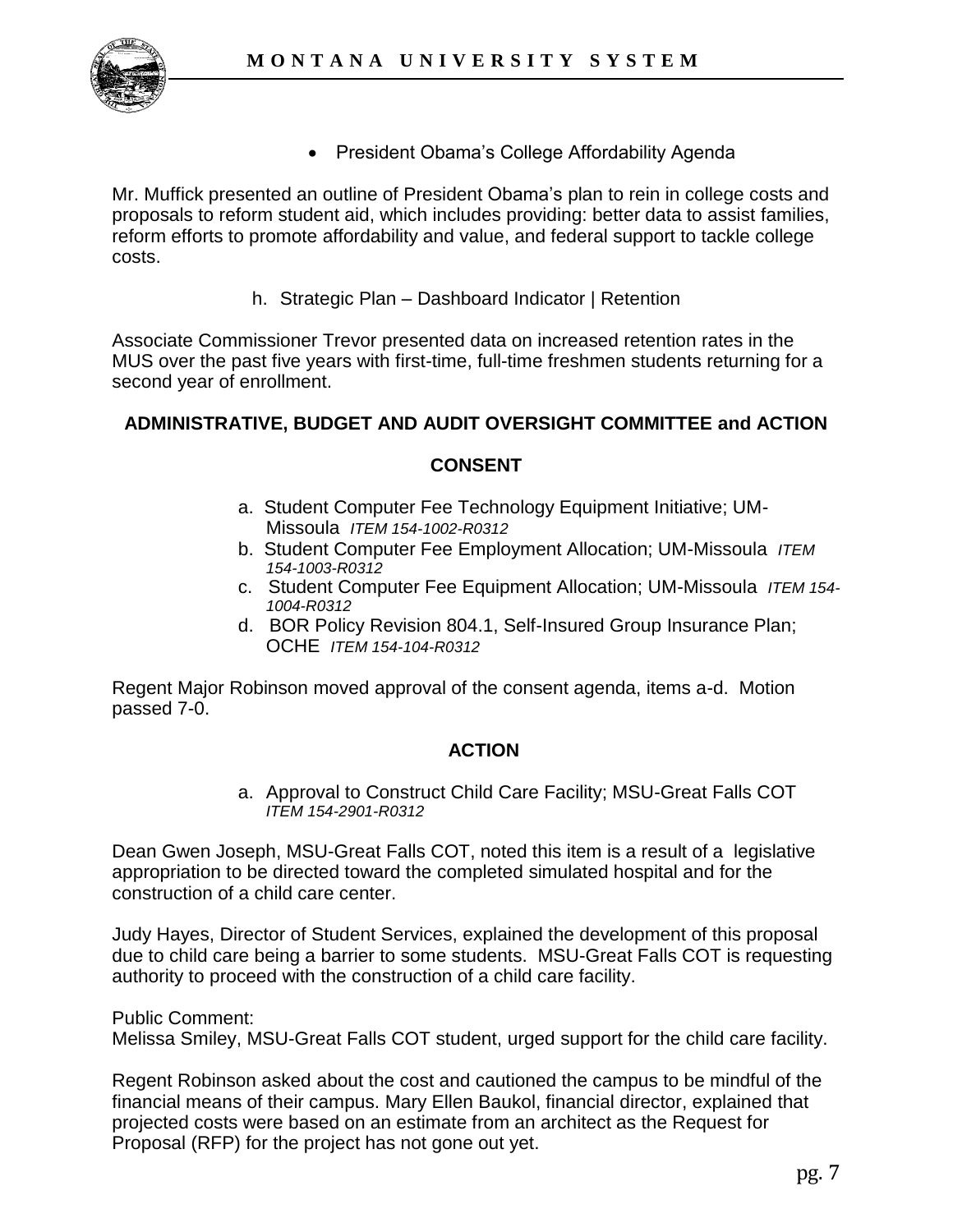

Regent Robinson asked for clarification on how the facility will be managed once construction is completed. Ms. Hayes responded that the campus would own the building, but has decided they would have a private entity manage the facility.

Regent Paul Tuss moved approval of ITEM 154-29019R0312. Motion approved 7-0.

b. Construct Executive Education Building Amendment; UM-Missoula *ITEM 154-1008-R0312* 

Bob Duringer, UM Vice President for Finance, explained the process utilized and funds to be used for the project and noted the item requests approval to implement steps to move forward with the construction of the Gilkey Executive Education Center.

Regent Robinson moved approval of item 154-1008-R0312. Motion approved 7-0.

c. Approval to Construct Student Athlete Academic Center; UM-Missoula *ITEM 154-1013-R0313*

Vice President Duringer explained that UM had come to the board in May of 2011 to inform the regents of this potential project and that UM now requests approval to proceed with the design and construction, using private funds.

Regent Tuss questioned why student athletes would need their own academic center. President Engstrom responded that the student athletes spend many hours near the athletic complex and if a facility is readily accessible, then the athletes can go directly from practices to the education center, and thus, this will support the student athletes academically.

Regent Pat Williams commented that this appears to benefit just the athletes and not the rest of the students and suggested this further separates the athletes from the rest of the students. Regent Williams noted that UM has a large campus to serve and voiced disagreement with providing this for one student population on campus. President Engstrom assured the board this was not submitted as an indication of favoritism toward any group, but rather due to fundraising revenues that had already occurred.

Chairwoman McLean urged support for this project and noted the outstanding athletic programs at the campuses as well as the need to continue to attract athletes.

#### Public comment:

Jennifer Gursky, ASUM, and Dave Beck, UM Faculty Senate, spoke in support of ITEM 154-1013-R0312, the construction of the student athlete academic center. Also supported the funding mechanism devised by the campus.

Regent Robinson moved approval of item 154-1013-R0312. Motion passed 6-1, with Regent Williams voting no.

### **INFORMATION**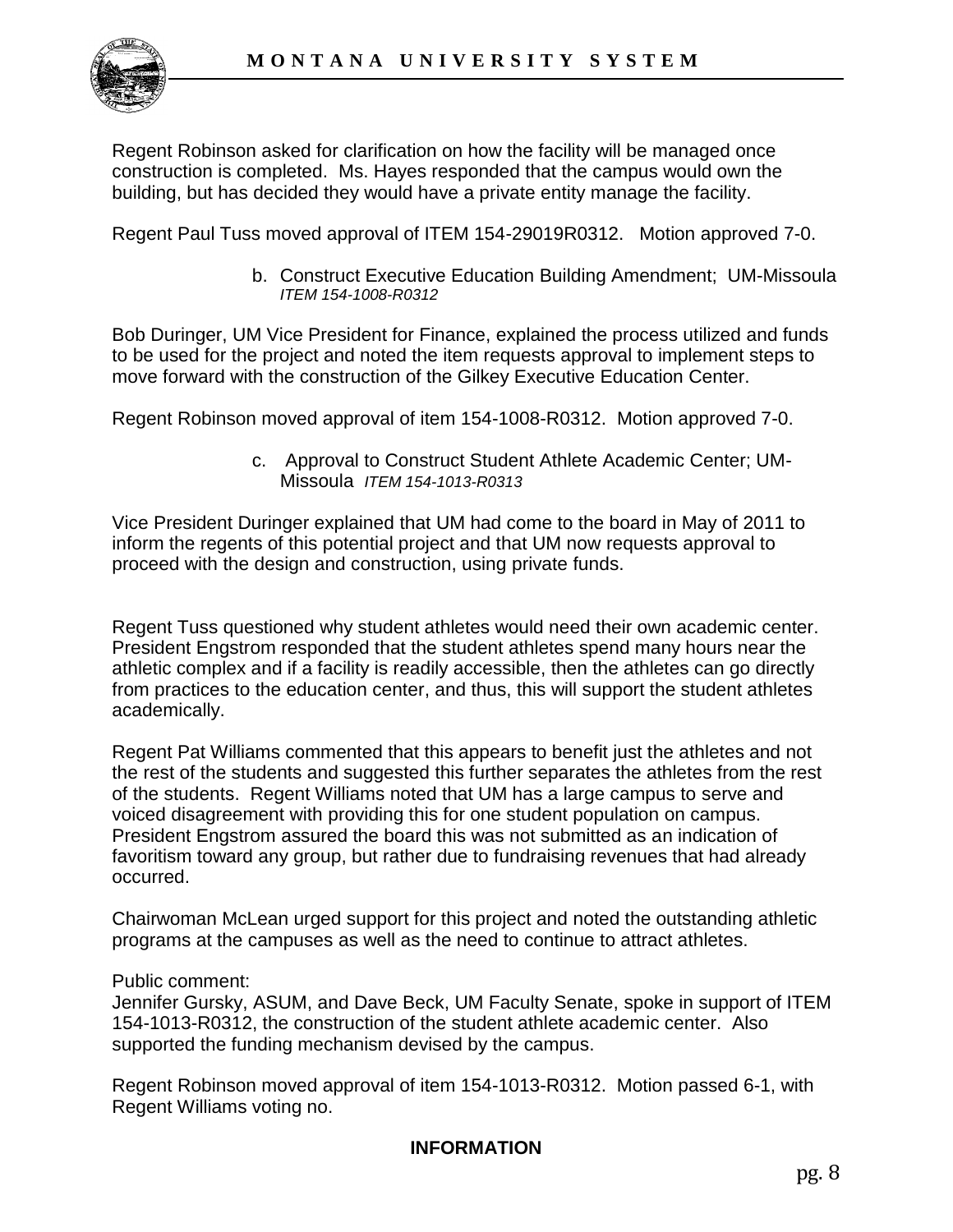

## Audit Reports:

- a. Montana State University, Financial Audit, For the Two Fiscal Years Ended June 30, 2011 <http://leg.mt.gov/content/Publications/Audit/Report/11-11A.pdf>
- b. The University of Montana, Financial Audit, For the Two Fiscal Years Ended June 30, 2011 <http://leg.mt.gov/content/Publications/Audit/Report/11-10A.pdf>
- c. Montana Guaranteed Student Loan Program, Financial Audit, For the Fiscal Year Ended June 30, 2011 <http://leg.mt.gov/content/Publications/Audit/Report/11-06A.pdf>
- d. Montana University System Workers' Compensation Program, Audited Financial Statements With Supplemental Information June 30, 2011 and 2010 <http://leg.mt.gov/content/Publications/Audit/Report/11C-04.pdf>

Frieda Houser, Director of Budgeting, OCHE, explained the legislative audits that have been conducted and recommendations received pertaining to the audits.

e. Proposed ASUM Office Renovation; UM-Missoula

Jennifer Gursky, ASUM president, explained the renovation project, the process followed, and the reason for the renovation project.

## **DISCUSSION**

a. LRPB Recommended Priorities

Deputy Commissioner Mick Robinson distributed a memo to the board explaining the process and timeline for the development of the LRBP priorities, noting the priority list is the same list as presented to the legislature since none of the projects were funded in the last legislative session. He explained terminology used: "authority only" projects means that non-state funds are to be used to fund those projects; "spending authority" is for authority to spend a combination of grants and donations and; "authority only" is a list requesting spending authority only from the legislature. He noted that the priority list needs to be submitted to the state by July 2012 and, would therefore be acted upon at the May BOR meeting.

b. Present Law Update

Deputy Commissioner Robinson explained the present law process and noted the examples given are base budget expenditures that are requested via a decision package presented to the Legislature.

c. Compensation Focus Group

Deputy Commissioner Mick Robinson noted this topic will be covered in the Staff and Compensation Committee.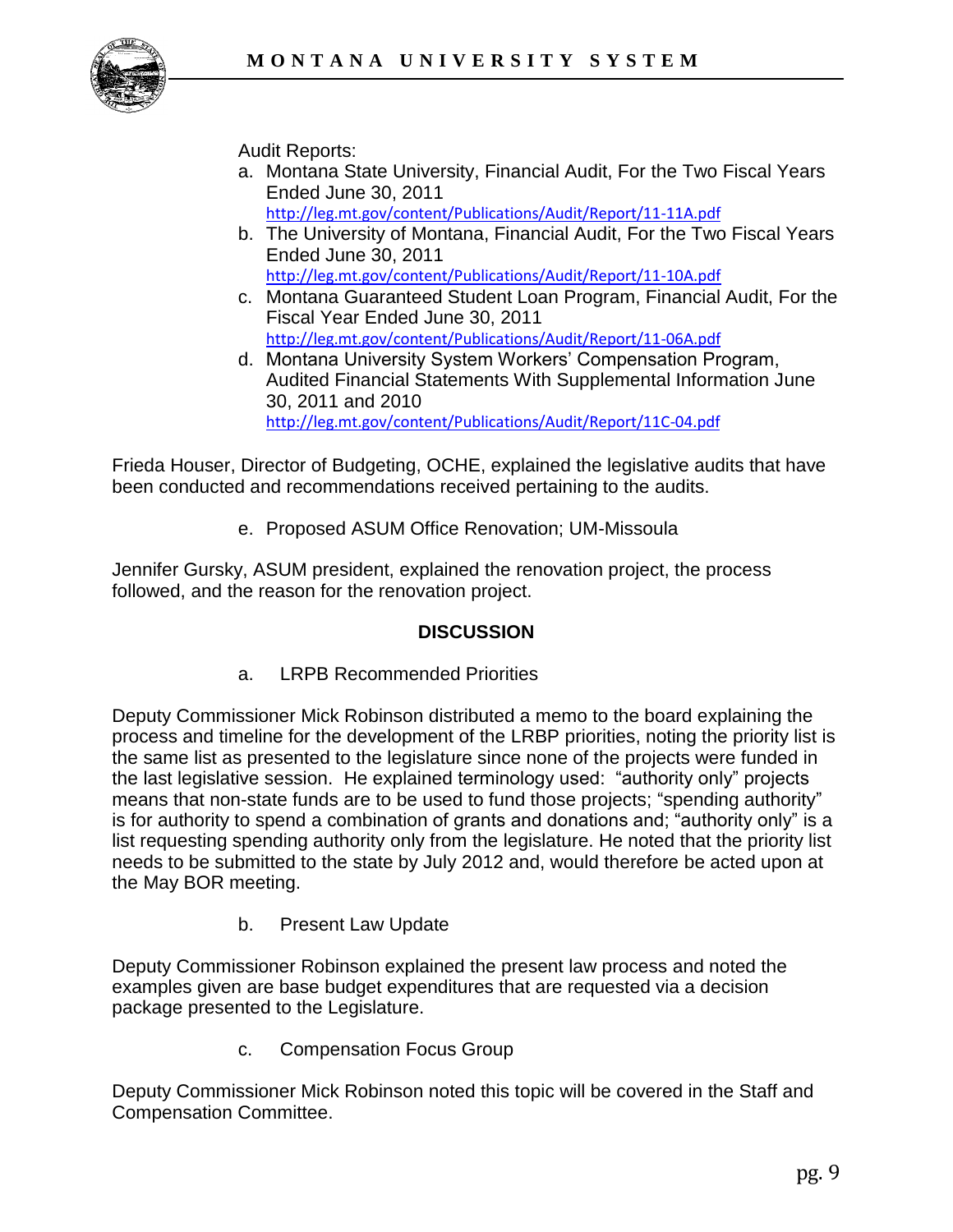

d. Initiatives Proposals

This topic will be deferred to Friday morning.

## **STAFF AND COMPENSATION COMMITTEE and ACTION**

#### **ACTION**

a. Commissioner Emerita: Sheila M. Stearns OCHE *ITEM 154-101-R0312*

Regent Robinson explained the item would bestow upon Commissioner Stearns the title of Commissioner Emerita in recognition of her outstanding and exemplary service.

Board members and campus leaders voiced tribute to Commissioner Stearns for: strong advocacy, good working relationships, remarkable role model, outstanding legacy, outstanding attributes, appreciation of students, making a difference in the lives of students, influential leadership, dedication to higher education and her service and sacrifice for the state of Montana.

Public comment:

The following people spoke in support of Commissioner Stearns' service to higher education: Senator Bob Lake; Jeannie Wilkinson, Professional Council; Marco Farro, MEA-MFT; Kevin Thane, MSU Staff Senate; Peter Donovan, Board of Public Education and; Jennifer Gursky, ASUM.

Regent Robinson moved approval of bestowing the title of Commissioner Emerita on Commissioner Stearns. Motion passed 7-0.

> b. Employee Equity Interest, Policy 407: Pascual*; UM-Missoula ITEM 154- 1006-R0312*

Provost Perry Brown, UM-Missoula, noted that UM has an employee who has an interest in this group, and the campus legal staff worked out an employee equity agreement so UM can enter into licensing agreements which benefit UM and contractual arrangements for the use of University facilities if needed.

Regent Joseph Thiel moved approval of item 154-101-R0312. Motion passed 7-0.

#### **CONSENT**

#### Staff Items

- a. MSU-Billings *ITEM 154-2700-R0312*
- b. Professor Emeritus of Film and Photography: William Neff; MSU-Bozeman *ITEM 154-2001-R0312*
- c. Professor Emeritus of Computer Science: Denbigh Starkey; MSU-Bozeman *ITEM 154-2002-R0312*
- d. Professor Emeritus of Earth Sciences: Stephan Custer; MSU-Bozeman *ITEM 154-2003-R0312*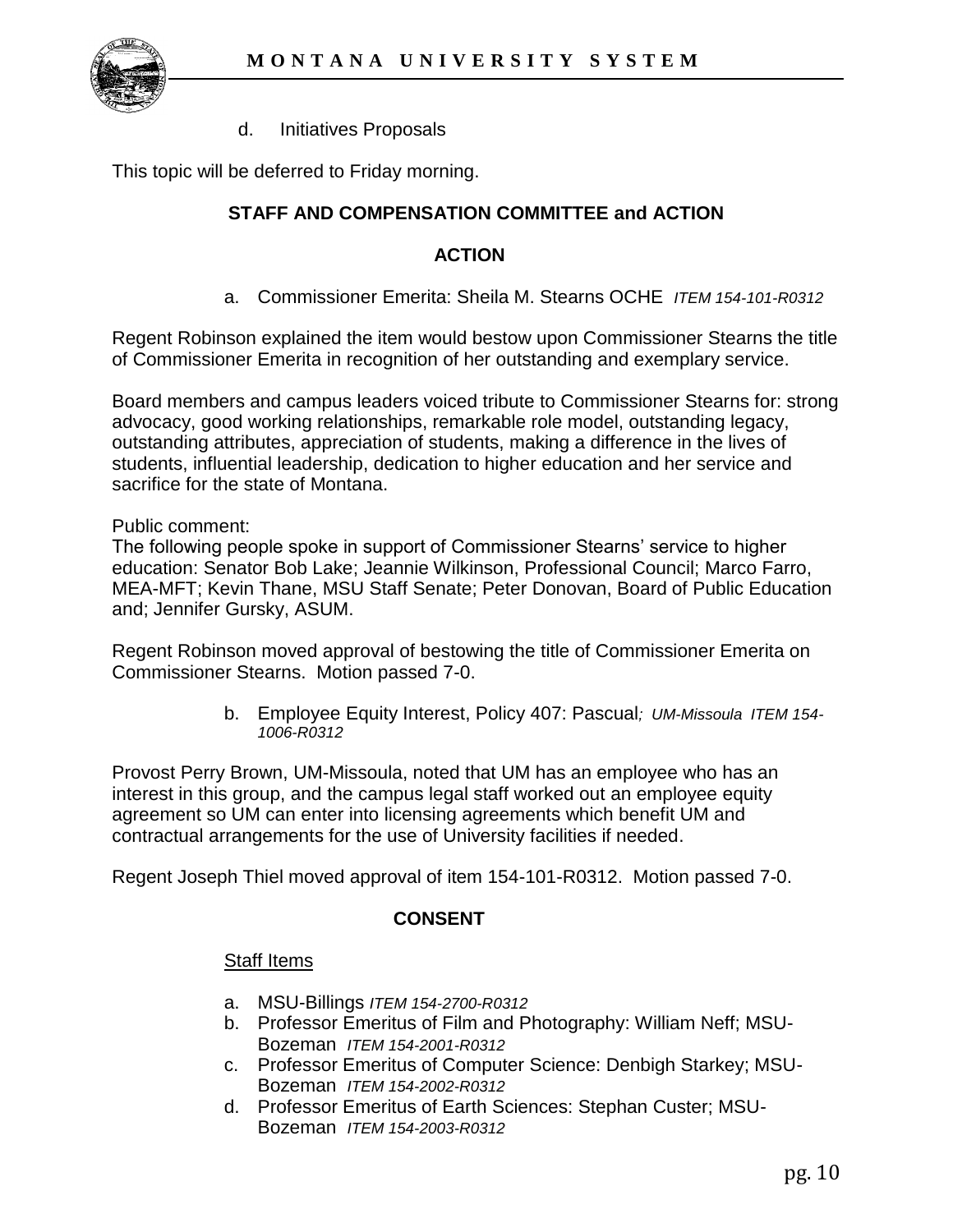

- e. Professor Emeritus of Art: Neil Jussila; MSU-Billings *ITEM 154-2701- R0312*
- *f.* Adjunct Assistant Professor Emeritus: Patricia Holman; MSU-Billings *ITEM 154-2702-R0312*
- g. Professor Emeritus of Music: James Robertson; MSU-Billings *ITEM 154-2703-R0312*
- h. Dean Emeritus: Sharon Alexander; UM-Missoula *ITEM 154-1005-R0312*
- i. Professor Emeritus of Business: Amarjit Sethi; UM-Western *ITEM 154- 1601-R0312*
- j. Professor Emeritus of English: Gary Lundy; UM-Western *ITEM 154- 1602-R0312*

#### Labor Agreements

- *a.* The University of Montana Faculty *ITEM 154-102-R0312*
- b. Montana State University Northern Faculty *ITEM 154-103-R0312 |*

Public comment:

Marco Farro, MEA-MFT, spoke in appreciation for the hard work and communication in settling the two labor agreements.

Regent Robinson moved approval of the consent agenda, Items a-j and Labor Agreements a-b. Motion approved 7-0.

#### **INFORMATION / DISCUSSION**

Compensation Focus Group Update

Regent Robinson explained this is an opportunity for the Staff and Compensation Committee to help move the retention and recruitment initiative along that was developed in the former Retention and Recruitment Taskforce. He noted that he and Associate Commissioner Kevin McRae created a group of leaders to address these issues and whose primary purpose was to send questions to stakeholders, including OCHE, campus administrators, union members, campus senate association representatives, faculty representatives, and student representatives, with the intent of the answers to the questions providing focus to the group. Topics addressed included: 1. What are the assets you feel you have right now at your campus or organization that the MUS offers you?; 2. What are some of the challenges your organization or campus face?; 3. What recommendations do you have to address those challenges? and; 4. What do you see as the future needs that need to be addressed? The compensation focus group met January 15, 2012 in Bozeman at the Museum of the Rockies to discuss participant responses to the four questions and that Regent Major Robinson and Associate Commissioner Kevin McRae, OCHE, will work together to document the discussions. The Staff and Compensation Committee will consider future Compensation Focus Group discussion and action."

The meeting recessed at 5:30 PM.

### **Friday, March 2**

The board reconvened at 8:00 AM.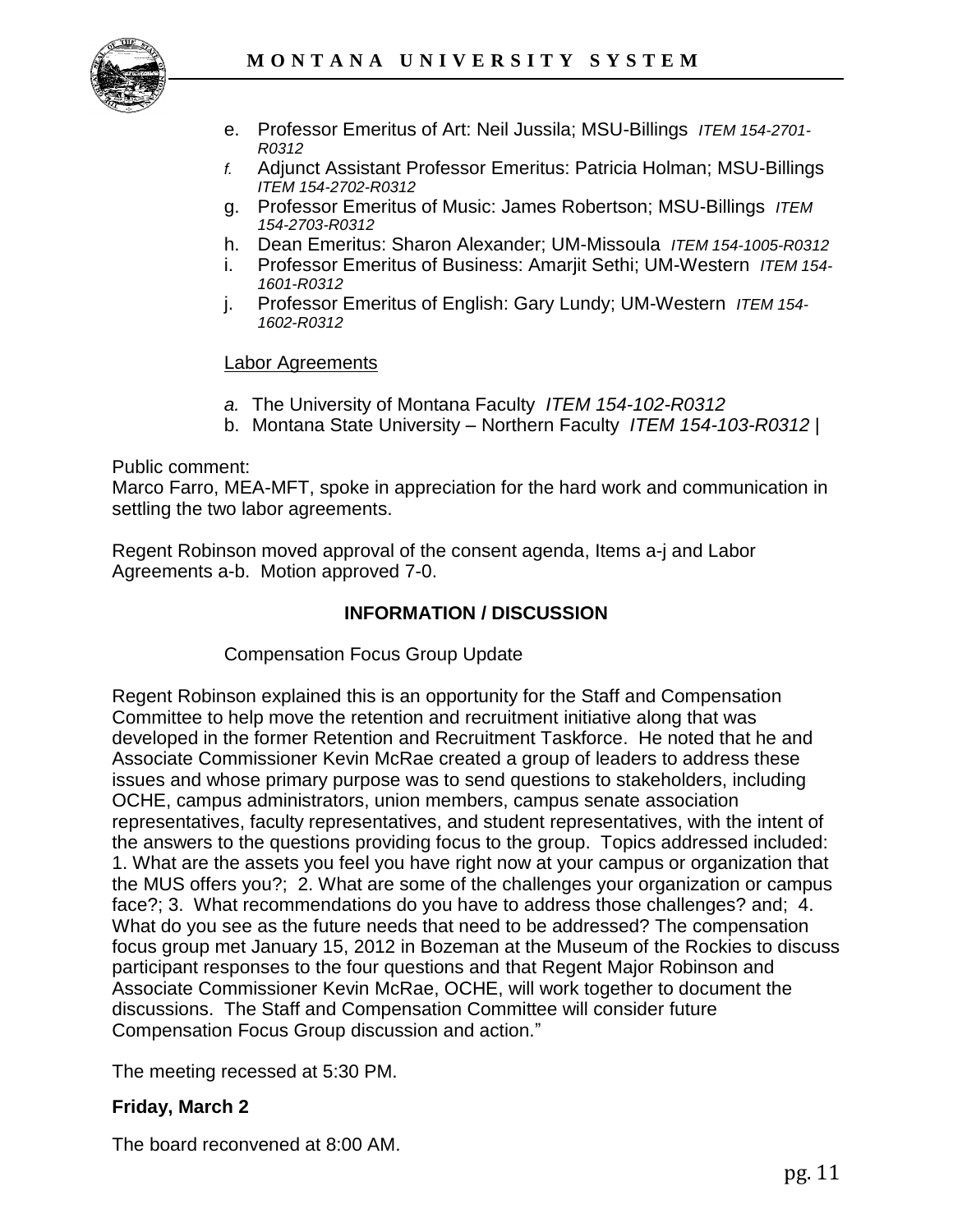

a. Strategic Plan – Annual Update and Approval - (for ACTION) MUS Strategic Plan 2012

Associate Commissioner Tyler Trevor noted this is the annual approval of the MUS Strategic Plan and gave a brief history of the Strategic Plan which sets forth an agenda for higher education in Montana by delineating the strategic direction, goals, and objectives that guide the Montana University System. Mr. Trevor highlighted the three primary goals: 1. Access & affordability, 2. Workforce & economic development, and 3. Efficiency and effectiveness. Associate Commissioner Trevor noted that once the board approves the strategic plan, then OCHE takes the plan back to the Education and Local Government Committee (ELG) and the ELG committee then includes the plan as part of the shared policy goals.

Goals and objectives discussed included: decreasing student loan amounts; increasing the amount of state support as a percentage of total personal income relative to peer states and historical levels; creating objectives that create tangible strategies; promote postsecondary education affordability; increasing research and development receipts and expenditures; increasing technology licenses with Montana businesses; expand graduate education capacity and opportunities in order to increase educational attainment, fuel economic development, and contribute to the cultural and social fabric of Montana and the region; and Science, Technology, Engineering and Mathematics (STEM) initiatives.

Regent Buchanan requested including accelerated degrees as an initiative.

Regent Robinson moved approval of the annual update of the MUS Strategic Plan. Motion passed 7-0.

b. Summary of Board of Regents Planning Session (draft)

Associate Commissioner Trevor spoke on the draft system initiatives as gleaned from the BOR planning session held on January 20, 2012 and noted that some items may evolve into legislative initiatives.

Initiatives:

- Faculty and staff support to ensure the MUS can recruit and retain qualified personnel
- Workforce development and two-year education
- Graduate education and research
- Need-based aid
- Integrated information system, which integrate primary information systems into one system and thus producing quality data
- Strategic resource alignment and program prioritization to strategically align program development, expansion and contraction with resources
- Performance-based funding implement a performance-based funding mechanism to incentivize and reward campuses for increasing productivity

Commissioner Christian noted that the board eventually needs to decide which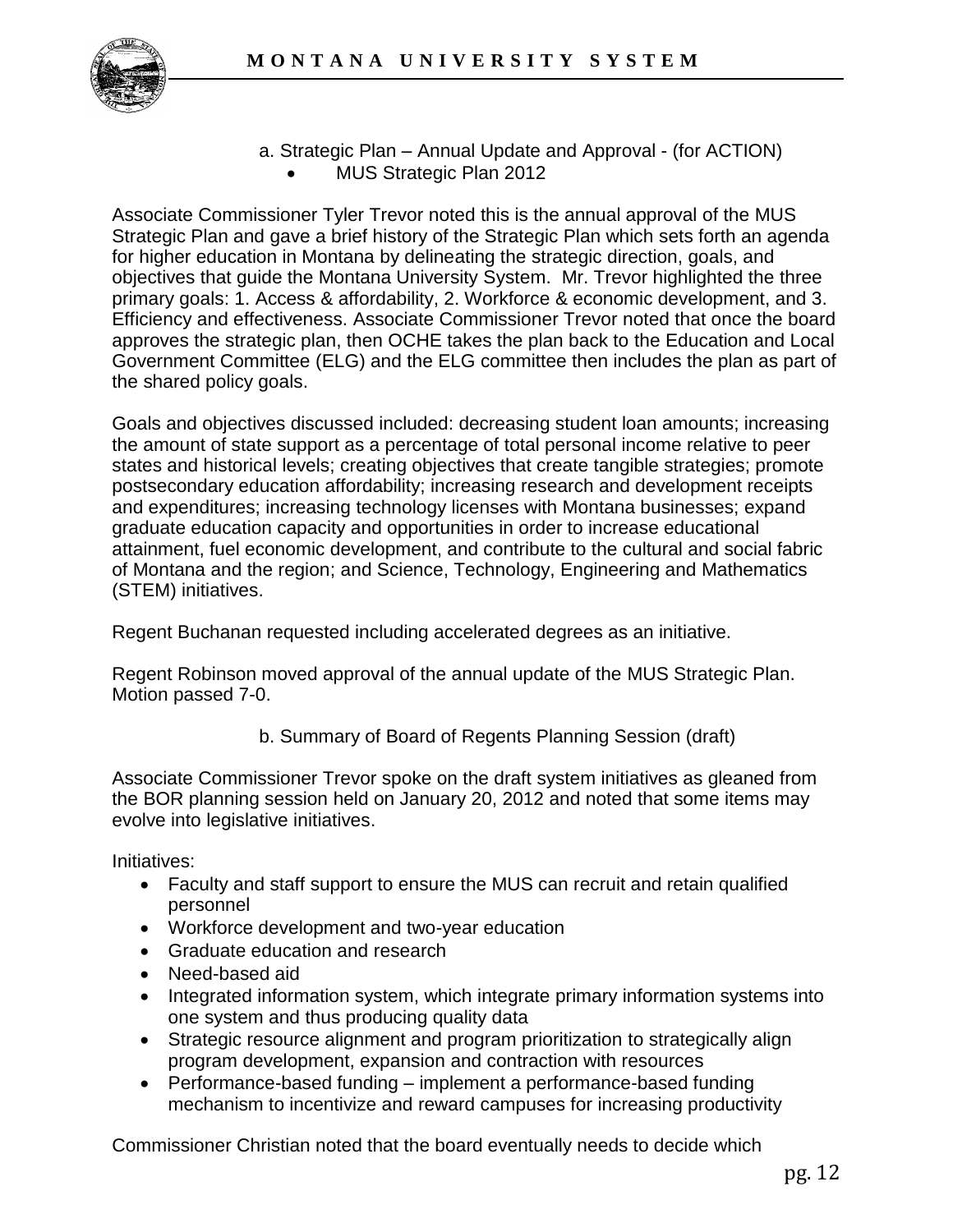

initiatives to move forward as legislative initiatives. He noted that at this point in time the three initiatives receiving the most support from the board and ones likely to be adopted as legislative initiatives are:

- Integrated information system
- Need-based aid
- Two-year education

President Cruzado reminded the board of the task force co-chaired by President Cruzado and Deputy Commissioner Cech to meet the workforce needs in eastern Montana and noted the taskforce has held meetings with community and business leaders in eastern Montana to address the needs.

> 2011 CASE Montana Professor of the Year, Julie Bullard, and Students "Curious Minds" Presentation

Dr. Julie Bullard, UM Western, spoke on the importance of early childhood education and introduced an experiential project they are doing on their campus.

> K-12 Longitudinal Data System Demonstration *(GEMS – Growth and Enhancement of Montana Students): Superintendent of Public Instruction Denise Juneau*

Superintendent of Public Instruction Denise Juneau, Jamie Ereth and Jim Gietzen of the Office of Public Instruction (OPI) gave a presentation entitled "Growth and Enhancement of Montana Students" (GEMS) which is Montana's new statewide longitudinal data system (SLDS) connecting data from K-12 and higher education. Goals include helping agencies and educators promote student growth, tracking student information over multiple years in multiple schools, and integrating existing data. Users of GEMS will be parents, school administrators, analysts and researchers and teachers.

Public Comment:

Marvin Lansverk, MSU Faculty Association, urged support for faculty and staff support and noted the campuses are experiencing difficulty in filling positions and retaining faculty.

## **TWO-YEAR EDUCATION and COMMUNITY COLLEGE COMMITTEE and ACTION**

### **ACTION**

a. Approval of COT Comprehensive Mission Expansion Plans – J. Cech, R. Groseth

Deputy Commissioner John Cech noted the process will evolve over time and are not meant to be static plans. He guided the discussion as the board reviewed the comprehensive mission plans for the two-year campuses and noted that he and Deputy Commissioner Mick Robinson will work with the campuses and will present the findings at the May BOR meeting. Chancellor Rolf Groseth commented on the comprehensive mission expansion plans, next steps, and filling in gaps to fulfill the directive.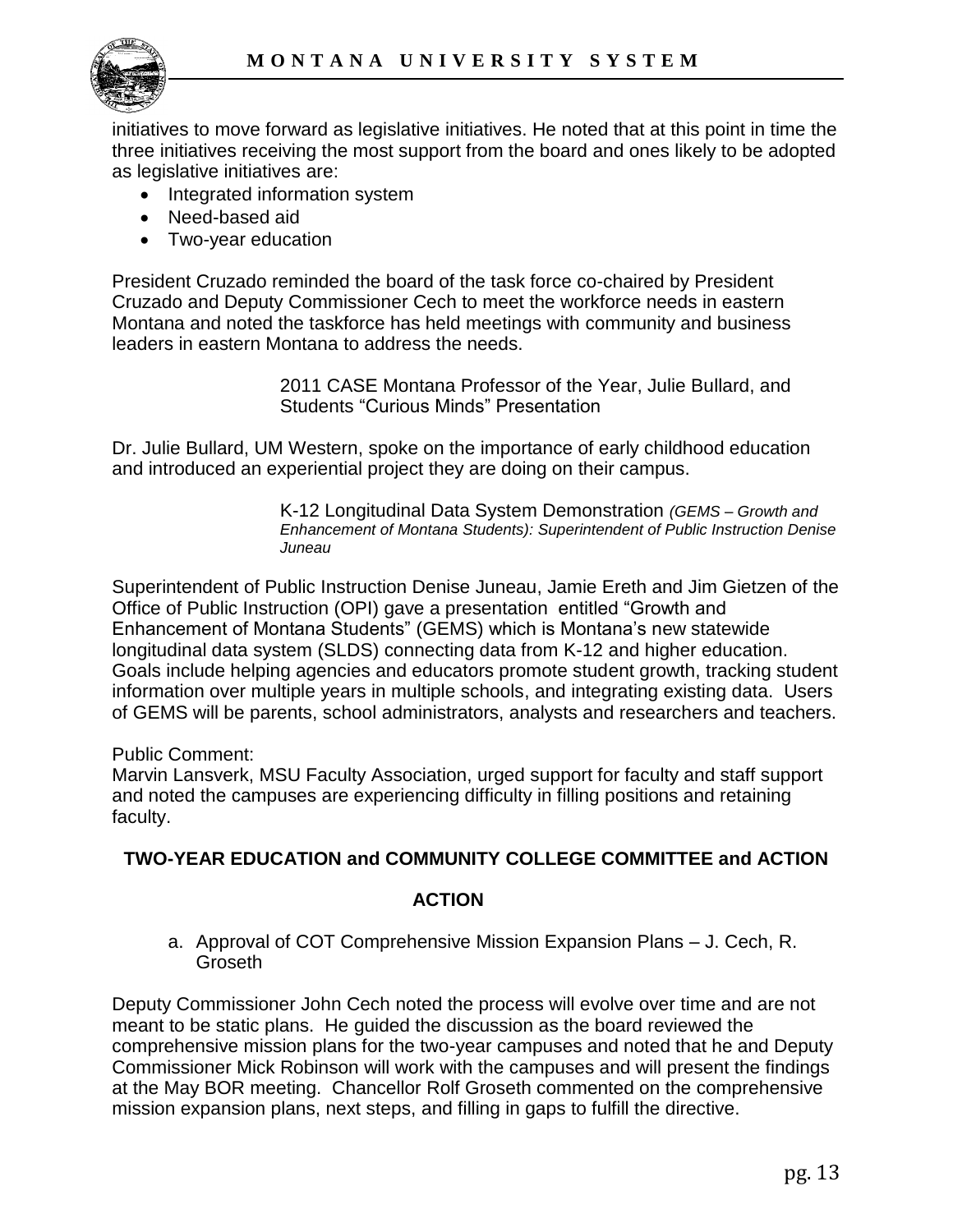

Dr. Cech highlighted components of each of the plan including: rapid expansion of evening and non-traditional time offerings; expand workforce development; extend general education core courses; establishing an university-wide College!Now initiative; efforts focused on embracing the expansion mission; working with public schools; and alignment with the MUS Strategic Plan. He noted that it is absolutely critical as the university system moves forward with planning for two-year education, that it involve efficiencies, collaboration, and leveraging power by working together to meet the needs in the state.

- MSU-Great Falls COT
- MSU Billings
- UM Missoula
- UM Helena COT
- MT Tech COT

Discussion followed on the following points:

- Recognize the unique qualities and strengths of each campus
- On-going process
- Keep abreast of best practices nationally
- Keep the board informed of the timelines and progress
- Request for Dr. Cech to provide the presidents with feedback regarding their affiliated campuses on strengths and areas that need improvement, with the intent that the presidents will then work with their campuses in the areas that need improvement.
- Be mindful that the four-year campuses also prepare students for the workforce.

Regent Thiel moved approval of the COT comprehensive mission expansion plans. Motion passed 7-0.

- b. Approval of Re-naming Convention for Colleges of Technology
	- Presentation of Post Two-Year Summit Research Data -Strategies 360

Strategies 360 staff, Annie Connole and Tim Warner, gave a presentation on the College!Now Brand Marketing Research findings. Strategies 360 conducted research, held listening sessions with students, faculty, staff, and members of the public across Montana. They noted the need for the rebranding of the colleges of technology to reflect the mission of the campuses and said many focus groups perceived the affiliation at the end of the local test names as representing transferability, accreditation, prestige, a university system, signifying a comprehensive two-year mission.

Reasons for changing the names:

- 1. Place communicates a strong community identity
- 2. The combination of place and mission, demonstrates the comprehensive twoyear mission
- 3. Affiliation placed first in the framework represent four-year universities.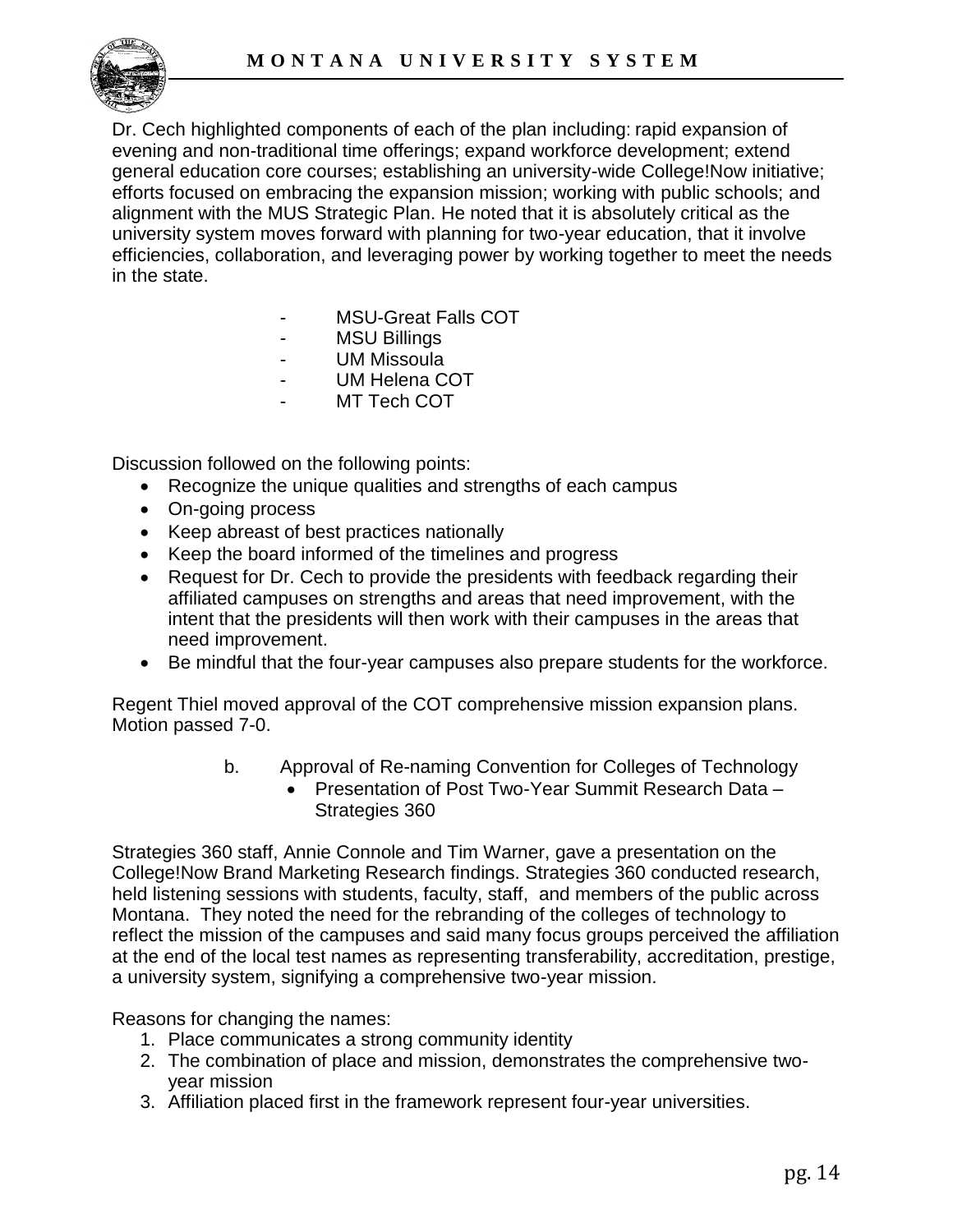

Ms. Connole and Mr. Warner noted the names indicate a value in university affiliation and said many prospective two-year education students are looking for a quality education that is accessible and close to home. Using the framework exhibited in the presentation shows the college is anchored in a community and shows strong university system support.

Commissioner Christian noted this historic expansion of the comprehensive mission to the two-year campuses and the next step in the process is for the renaming of the campuses to reflect the expanded mission. He clarified that the board will take action to approve the naming convention at the May board meeting, which will then allow the campus presidents to work with their affiliated campuses. He added that the name change will convey a different perception over time.

Dr. Cech noted that the deans of the colleges of technology have had numerous opportunities for input throughout the process and have been actively included throughout the entire process as well.

Board members requested information pertaining to costs associated with the renaming of the campuses.

> • Recommendation of New COT Naming Framework -Strategies 360

Commissioner Stearns noted the importance of using the research and data gathered to make the appropriate name changes.

Public Comment,

- Katherine O'Brien, student MSU-Great Falls, voiced concern of the renaming of the Colleges of Technology.
- Charles Brown, student MSU-Great Falls, voiced concern, noting that the campuses have to have mission change instead of just a name change.

Commissioner Christian clarified that today's motion lays out the framework and parameters for all these campuses to come back with a name.

Deputy Commissioner Cech noted these are historic steps and that Montana is currently  $43<sup>rd</sup>$  out of 50 states in the engagement of their two-year colleges. Expanding the mission of the two-year campuses and a new name is instrumental in increasing the utilization of the two-year campuses.

Commissioner Christian noted that the board needs to set the framework and if the campuses don't follow the recommendations, it would undermine all the work done in this area over the past two years. He expressed concern that if the motion were to be changed too much, then it could send the message to the campuses that they need not consider names within the parameters set.

Regent Thiel moved that the Board of Regents adopt, as its naming framework for assigning new names to the five colleges of technology within the Montana University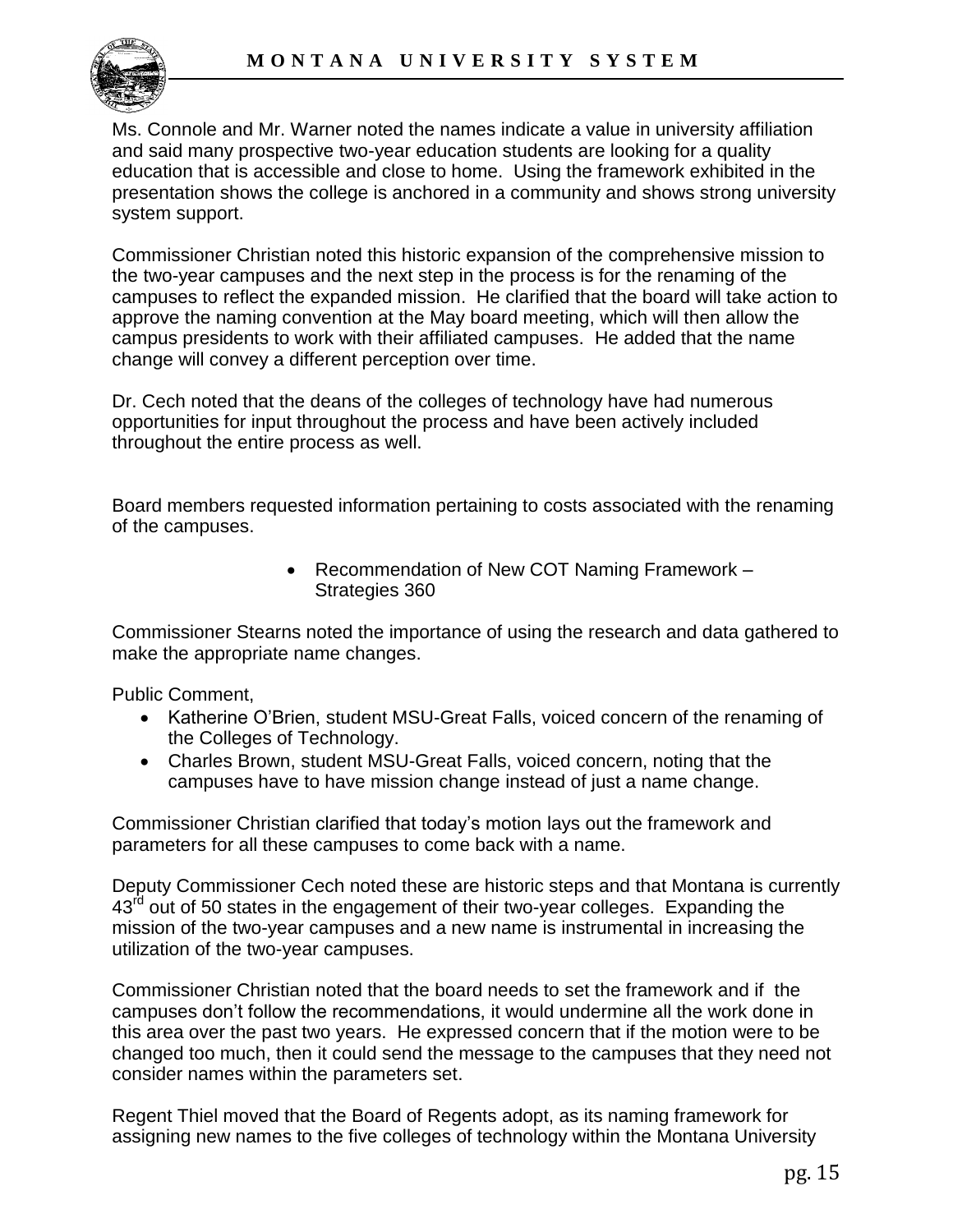

System, the following components: (1) first, designation of place and mission, with mission reflected by the use of the word "college," and (2) second, designation of affiliation, with the affiliation to appear following place and mission designation. Motion passed 7-0.

## **INFORMATION**

a. Big Sky Pathways Presentation

Panel members: TJ Eyer and Eric Swenson, OPI, Kathy Wilkins, OCHE, Paul Burkmeyer, Anaconda Public Schools Principal, and Liz Tuss, teacher at Anaconda.

Deputy Commissioner Cech noted that Big Sky Pathways is a collaboration between high schools and higher education that helps students understand opportunities for career pathways, which defines the sequence of courses from high school to college to achieve a particular certificate or associate degree opportunities.

Panel members explained that Big Sky Pathways ease student transitions between secondary and post-secondary education, strengthen the planning process, and increase student awareness of careers, education and training.

Public Comment:

- Sandy Osborn, MEA-MFT, voiced concern of Montana's low wages and the effect on recruitment and retention on the campuses, as well as retirement and health plan issues.
- Marco Ferro, MEA-MFT, urged collaboration as the MUS moves forward in the legislative budget process and recommended the inclusion of the pay plan in the budget proposal.
- Chelsea Hyde, UM Western student, spoke in support of faculty and staff compensation for the purpose of recruitment and retention.
- Dave Beck, UM-Missoula faculty, spoke in support of recruitment and retention efforts and the impact of higher education on economic development.
- Senator Bob Lake, Education and Local Government committee, spoke about the common goal of efficiency and quality education. He stressed the point that the legislature has a finite amount of funding to distribute and to be mindful of the financial limitations. Legislature deals with projections and cautioned the board to be careful to not make plans for funding until it is known what level of funding is available.

The meeting adjourned at 12:55 PM.

## **Approved by the Board of Regents on**

\_\_\_\_\_\_\_\_\_\_\_\_\_\_\_\_\_\_\_\_\_\_\_\_\_\_ \_\_\_\_\_\_\_\_\_\_\_\_\_\_\_\_\_\_\_\_\_\_\_\_\_\_\_\_\_\_\_\_\_\_